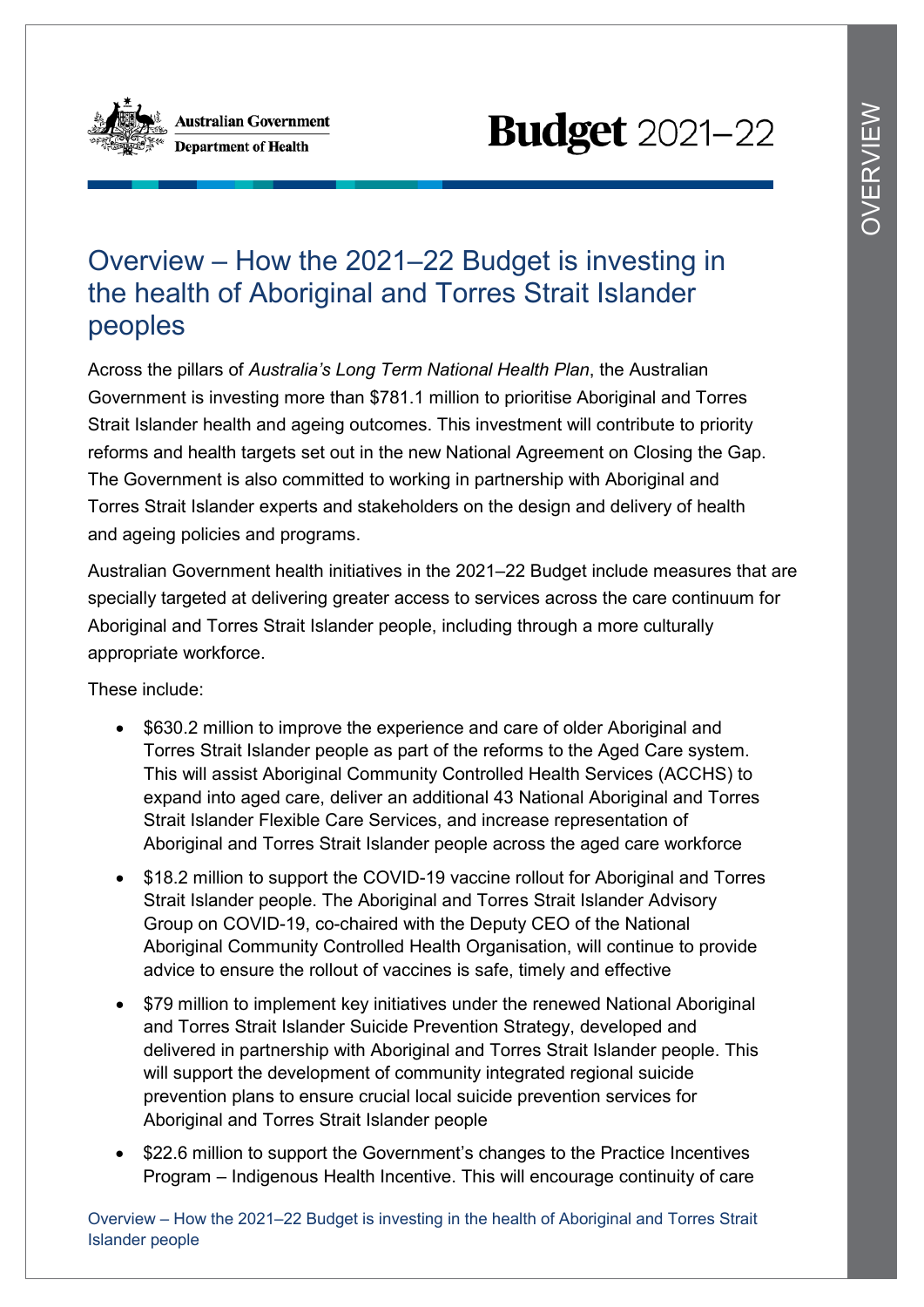to Aboriginal and Torres Strait Islander people and expand the eligibility for the program to Aboriginal and Torres Strait Islander children under 15 years of age

- \$12 million to continue the Rheumatic Fever Strategy, and \$19.1 million to continue and improve the trachoma elimination program, which supports screening and treatment for Aboriginal and Torres Strait Islander children and families, and
- Working in partnership with Aboriginal and Torres Strait Islander people to develop and finalise in mid-2021 the *National Aboriginal and Torres Strait Islander Health Plan 2021–31* and the *National Aboriginal and Torres Strait Islander Health Workforce Strategic Framework and Implementation Plan 2021–2031*.

The 2021–22 Budget also includes broader measures that support improved access and effectiveness of health services, including those in rural and remote communities, which will further benefit Aboriginal and Torres Strait Islander people. These include:

- \$12 million in continuing to enhance the National Cancer Screening Register, which will facilitate the direct distribution of bowel screening kits to Aboriginal and Torres Strait Islander people through Aboriginal and Torres Strait Islander primary health care centres
- \$9.6 million for 90 workplace training packages to attract and retain allied health professionals in rural and remote communities, expanding the Allied Health Rural Generalist Pathway, including up to 30 packages for ACCHS
- \$8.3 million to deliver 20 more scholarships over 2 years for Aboriginal and Torres Strait Islander students studying mental health related disciplines, and training to improve the skillset of the health workforce to appropriately and effectively respond to Aboriginal and Torres Strait Islander people with mental health issues
- \$23 million in Remote Community Preparedness and Retrieval, which includes funding for Point Of Care Testing to continue until the end of 2021, to limit the impact of COVID-19 in remote communities. These measures complement the vaccine rollout, and
- Removing employment criteria that excluded some privately practicing midwives from the Commonwealth's two medical indemnity schemes, the Midwife Professional Indemnity Scheme (MPIS) and the MPIS Run-Off Cover Schemes. This will provide equity in access to these schemes, including for those employed by ACCHS.

For further information, refer to the relevant fact sheets.

## **Why is this important?**

Closing the Gap is a whole-of-government priority and all portfolios are responsible for improving outcomes for Aboriginal and Torres Strait Islander people. This includes a commitment to invest in community controlled service delivery and transform mainstream services to better meet the needs of Aboriginal and Torres Strait Islander people.